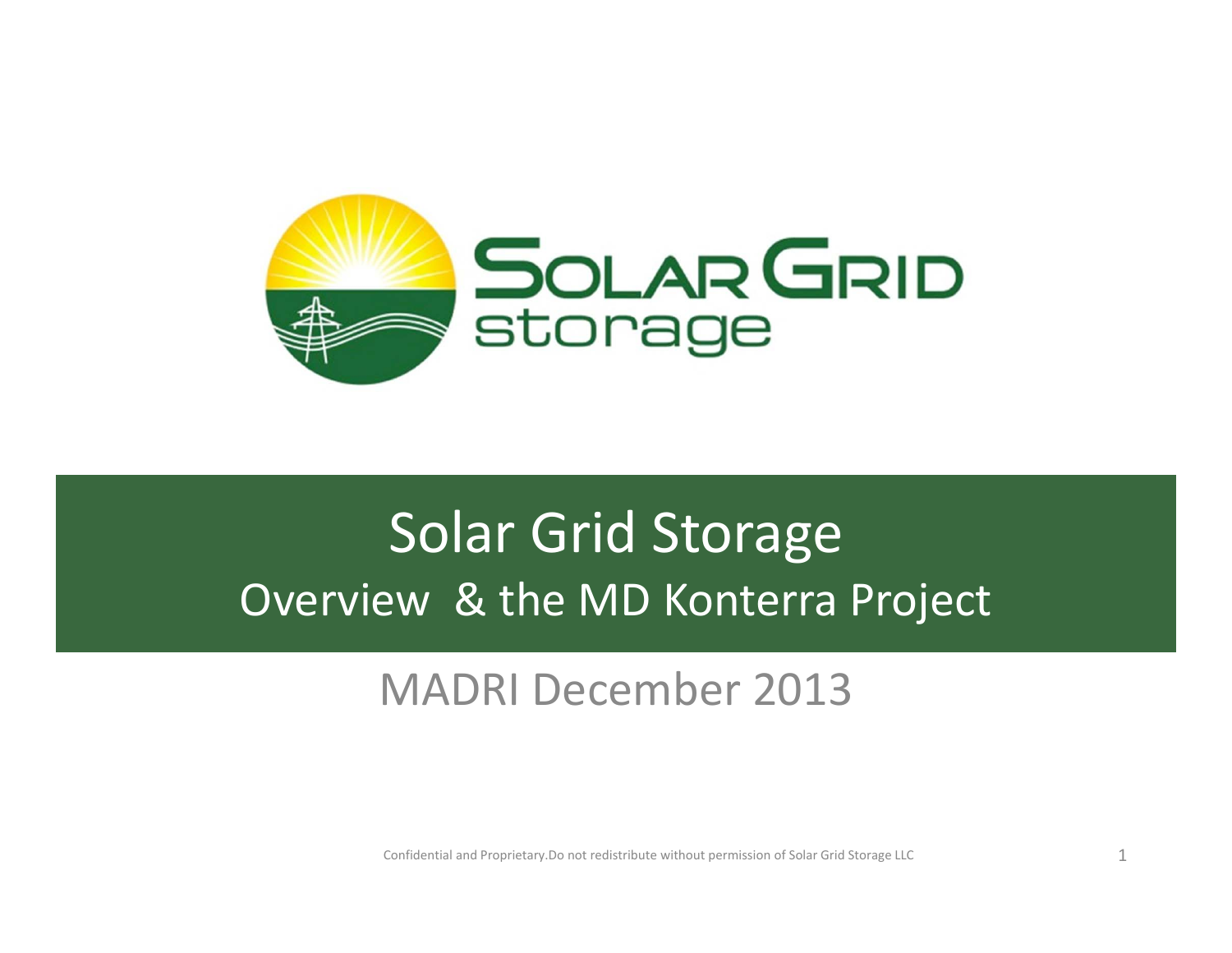## Growth Challenges <sup>=</sup> Opportunity

- $\checkmark$  Increased penetration of intermittent solar power and other RE causes utility grid operators to search for additional power balancing technologies
- $\checkmark$  Consumers are increasingly demanding emergency backup for power outages
- $\checkmark$  Fierce competition in the solar and RE industries drives companies to find ways to lower costs and provide additional benefits

**Financed Storage <sup>=</sup> Cost Reduction, Emergency Power, Grid Stability**







*Making Solar Better*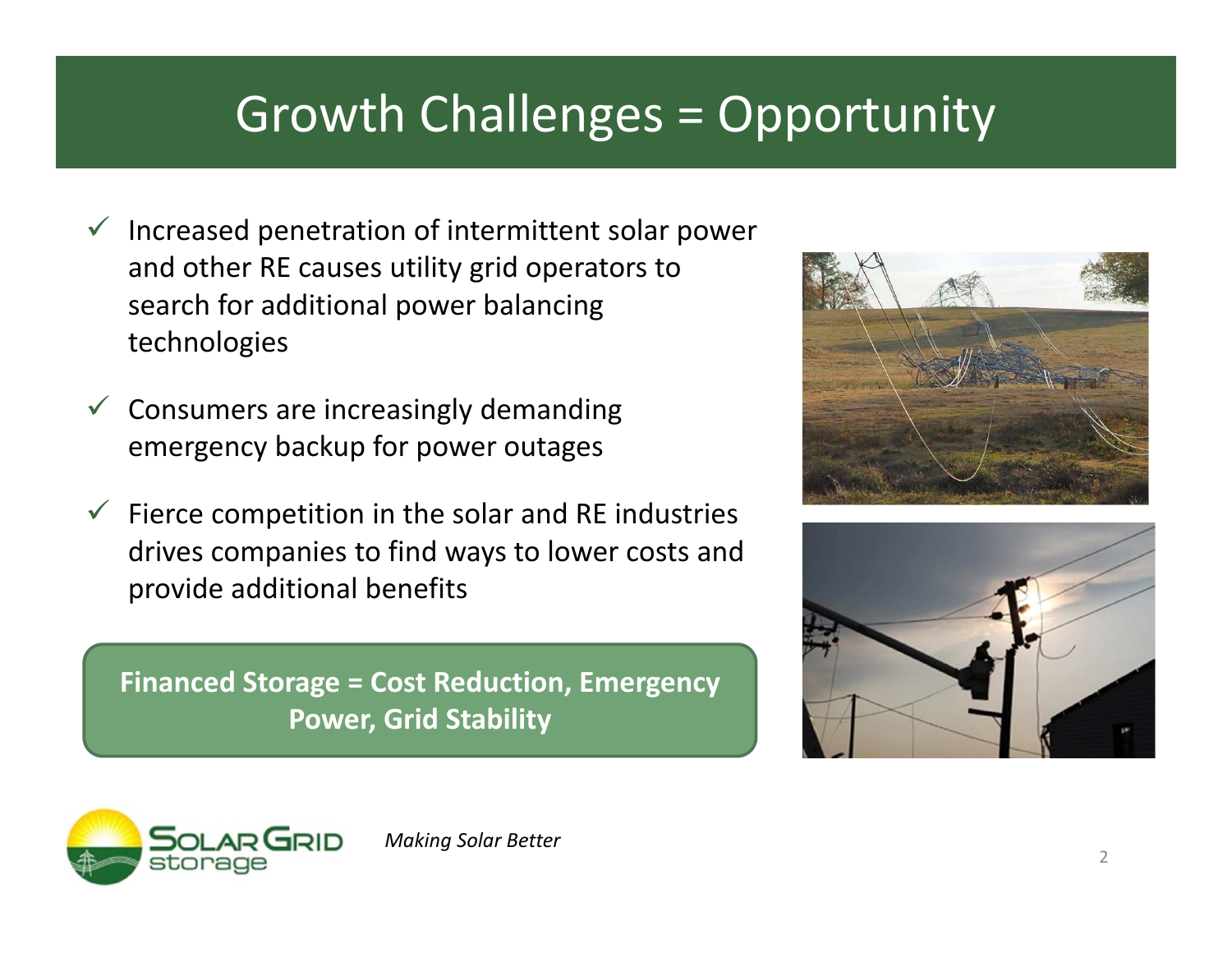# Delivering Affordable Storage

#### **Solar Grid Storage is at the forefront of delivering affordable energy storage for commercial solar installations, government entities, and electric utilities**

**We build, finance, and operate energy storage systems (PowerFactor™)**

- A complete PowerFactor™ system including inverter and battery is installed alongside solar energy systems
- Solar Grid Storage finances the PowerFactor™ systems separately from the PV system
- Solar Grid Storage maintains and operates the PowerFactor™ systems for 10 years
- $\triangleright$  Revenues from grid ancillary services provide the revenues for financing allowing Solar Grid Storage to offer "inverter services" to the PV customer at lower cost than buying an inverter



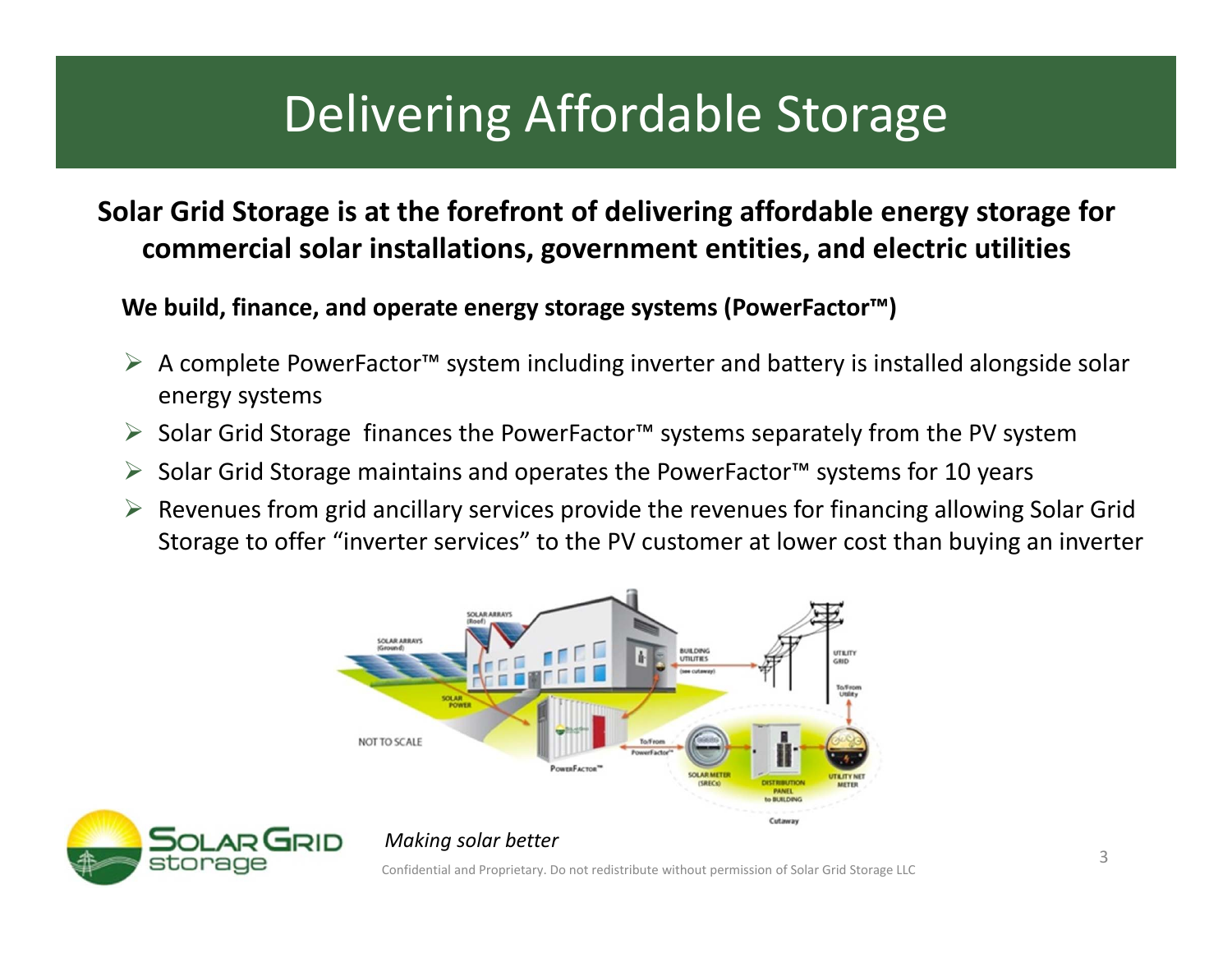# Grid and other Benefits

#### **PowerFactor™ Systems Benefit Multiple Parties**

**Solar Developer** ‐ offers the inverter with multiple uses dramatically *increasing the value* of the system and d*ifferentiating* them from competitors

**Host/Customer** ‐ reduces PV system cost and includes **backup power** (UPS quality) that enables solar to work *even during power outages*

**Utility –** provides local distribution system benefits including voltage and VAR control; Solar Grid Storage systems are fully SCADA enabled

**Grid** ‐ grid operators can use storage for an array of ancillary services – Solar Grid Storage systems are AGC enabled

**PV Industry** ‐ *accelerates solar deployment*





*Making solar better*

Confidential and Proprietary. Do not redistribute without permission of Solar Grid Storage LLC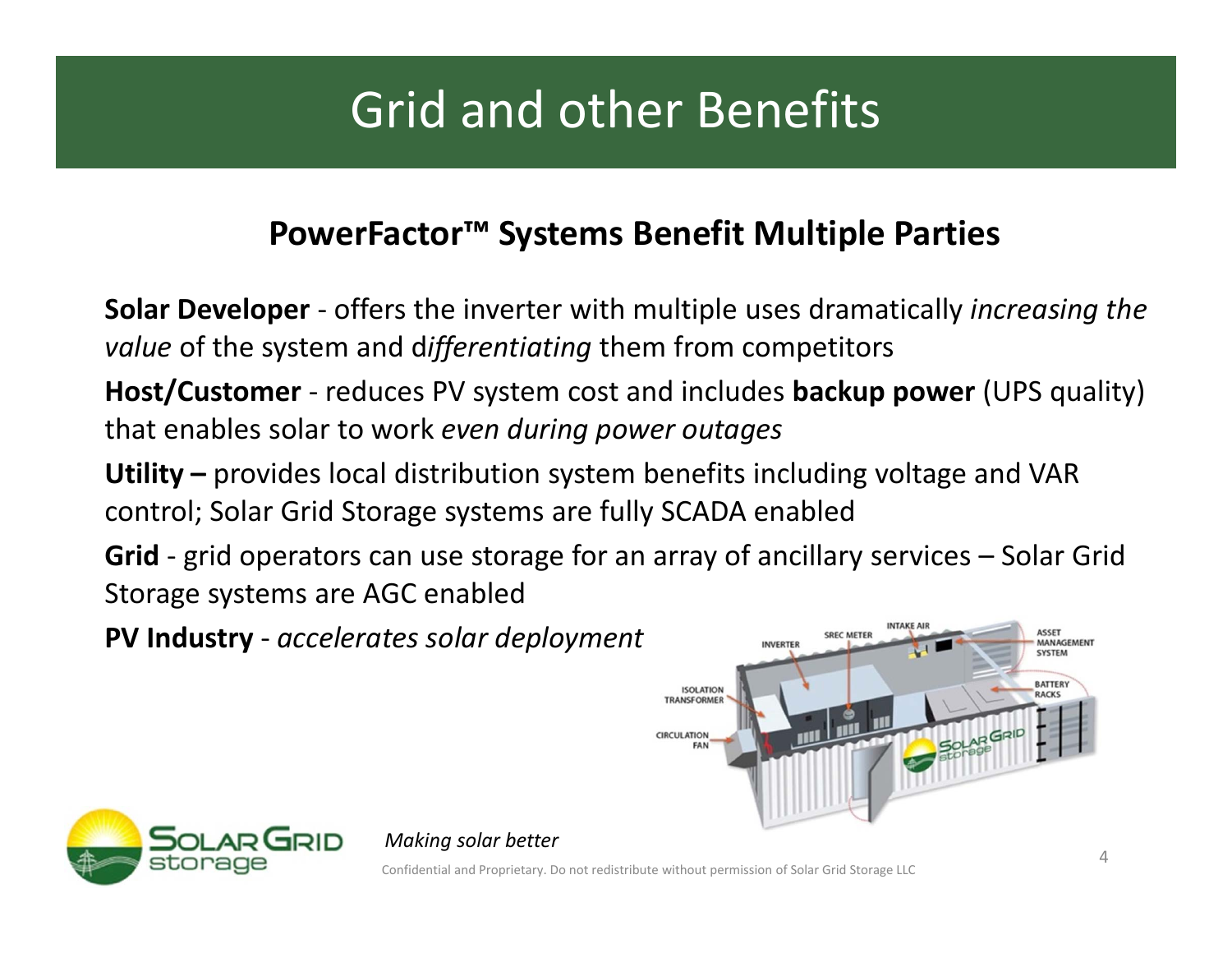# Grid Benefits – Currently available

#### **Utility controls DG storage systems as <sup>a</sup> single or <sup>a</sup> consolidated resource**

- $\triangleright$  Provides real time Smart Grid data
- $\triangleright$  Provides ramp rate control for PV and/or distributed generation systems can turn an intermittent solar resource into <sup>a</sup> dispatchable system
- $\triangleright$  Central control provides the utility the option for
	- $\triangleright$  regional fast responding power balancing,
	- $\triangleright$  grid wide fast power balancing
- Reduces pressure from widespread grid outages *(customers have uninterruptible power albeit limited capacity)*



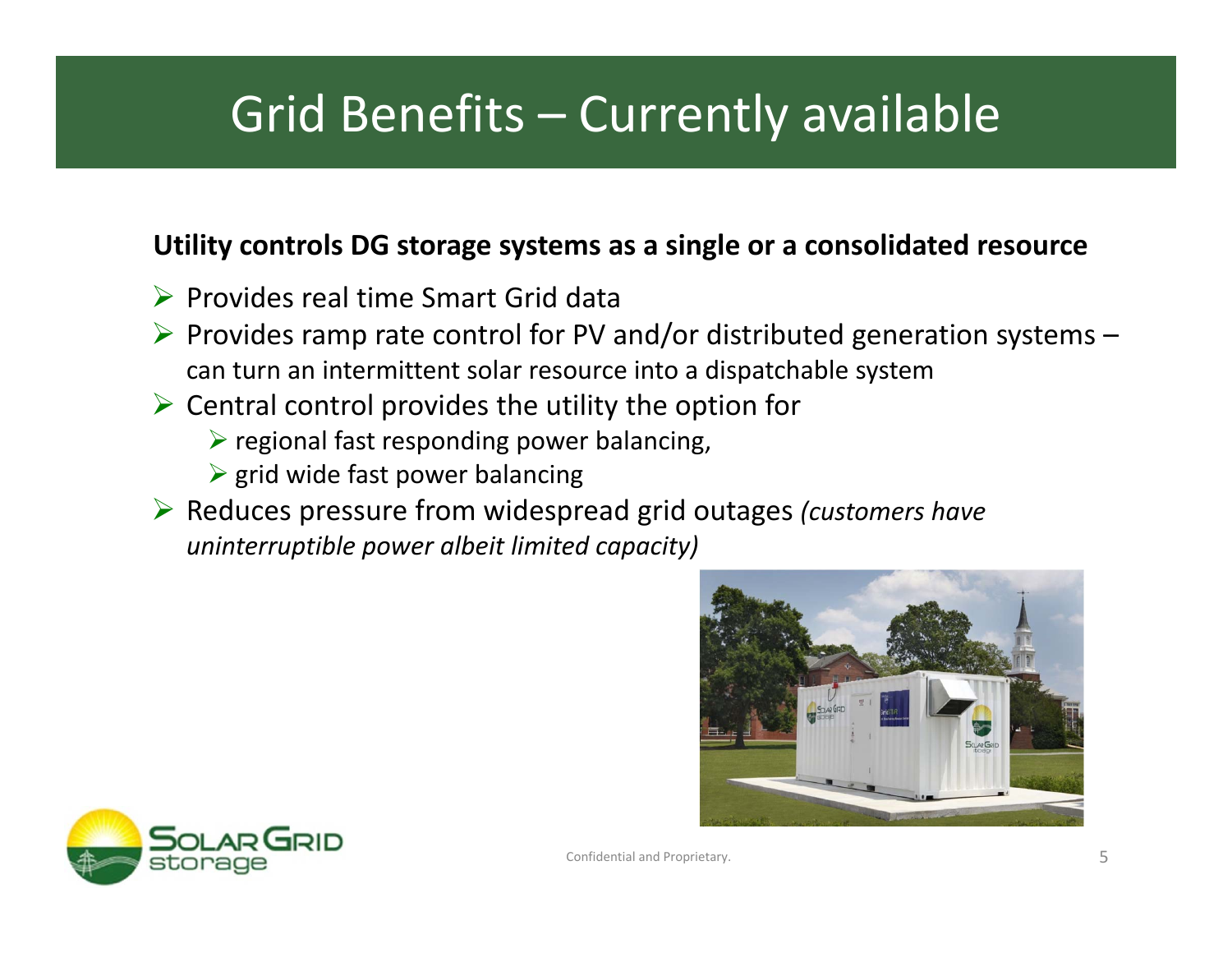## Grid Benefits – not yet realized

- $\triangleright$  Central control for spinning reserve; and black start capability
	- $\triangleright$  Trade grid mass/momentum for faster responding technologies
- Local Voltage and/or VAR control
	- $\triangleright$  Faster and less wear and tear than voltage tap changers
	- **► Market based service?**
- $\triangleright$  Optimizes circuit voltage by raising/lowering unique customer voltage
	- Annual energy reductions of more than 3% of all energy on circuit are possible, depending on the feeder type and deployment strategy
- ▶ Buffers EV charging and allows for fast DC-DC charging.
- Allows for micro‐grid operation in combination with substation based assets or in isolation.

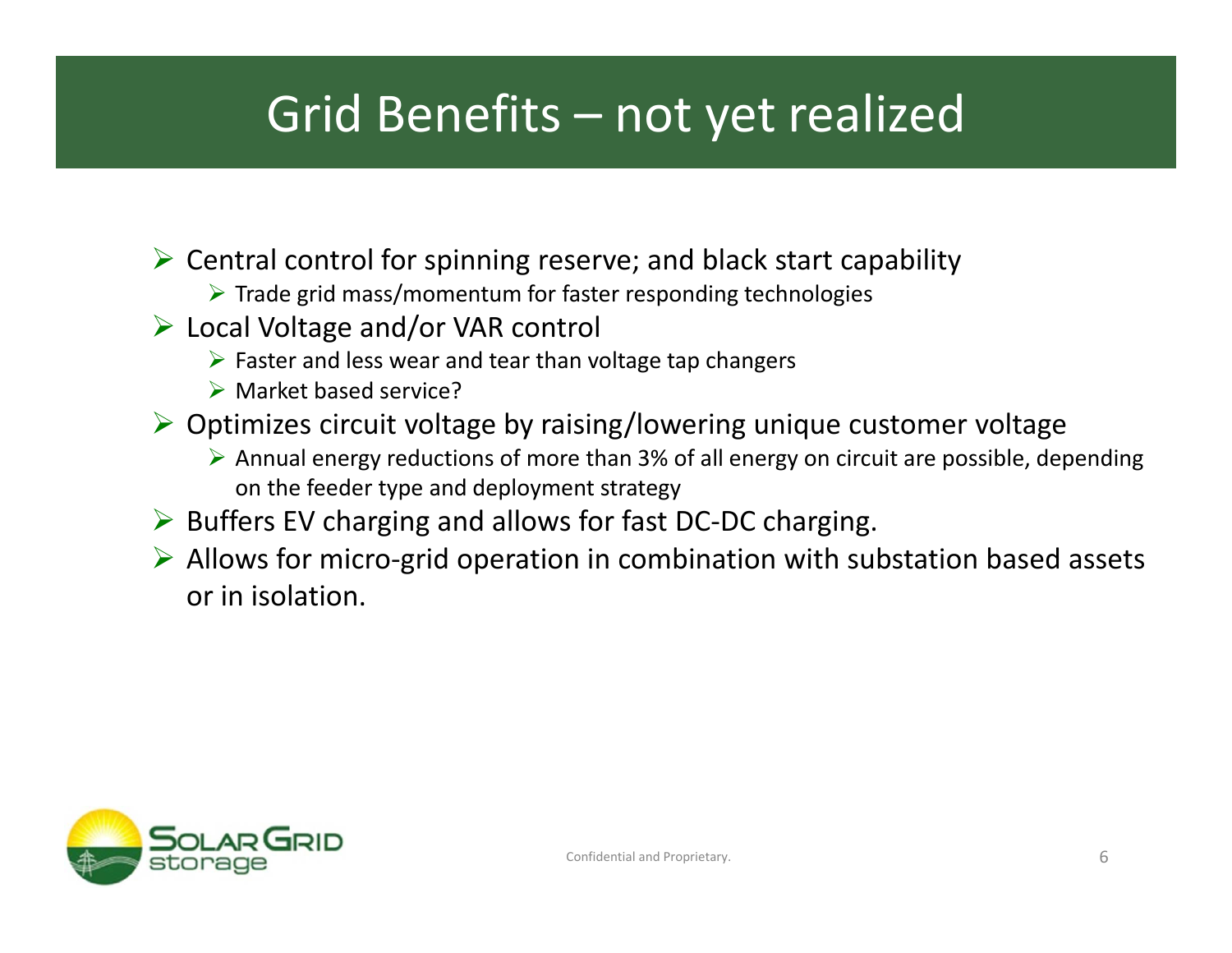# Key Policy Issues for Storage

- $\triangleright$  Ensure policies encourage customer sited storage with solar/wind
	- $\triangleright$  shared use of power conversion equipment
	- $\triangleright$  Backup power (most outages are in final mile)
- $\triangleright$  Allow/encourage storage systems to provide grid functions
	- $\triangleright$  Fast nature of storage is a valuable asset to the utility grid
	- Allow aggregation of small systems and low barrier; PJM good example of 100kW but can aggregate small systems
- $\triangleright$  Markets encourage best use of technology
- $\triangleright$  Don't worry about net metering
	- $\triangleright$  Storage is not a generator can only store solar/wind for later dispatch or trade off peak power for on peak
	- Easy to include limits in net metering policy ‐‐ e.g. no export to the grid beyond capacity of qualified system or total energy. Annual overage paid at wholesale rate is <sup>a</sup> good policy regarding excess production

#### **Standby and other punitive charges will encourage customers to cut the wires**

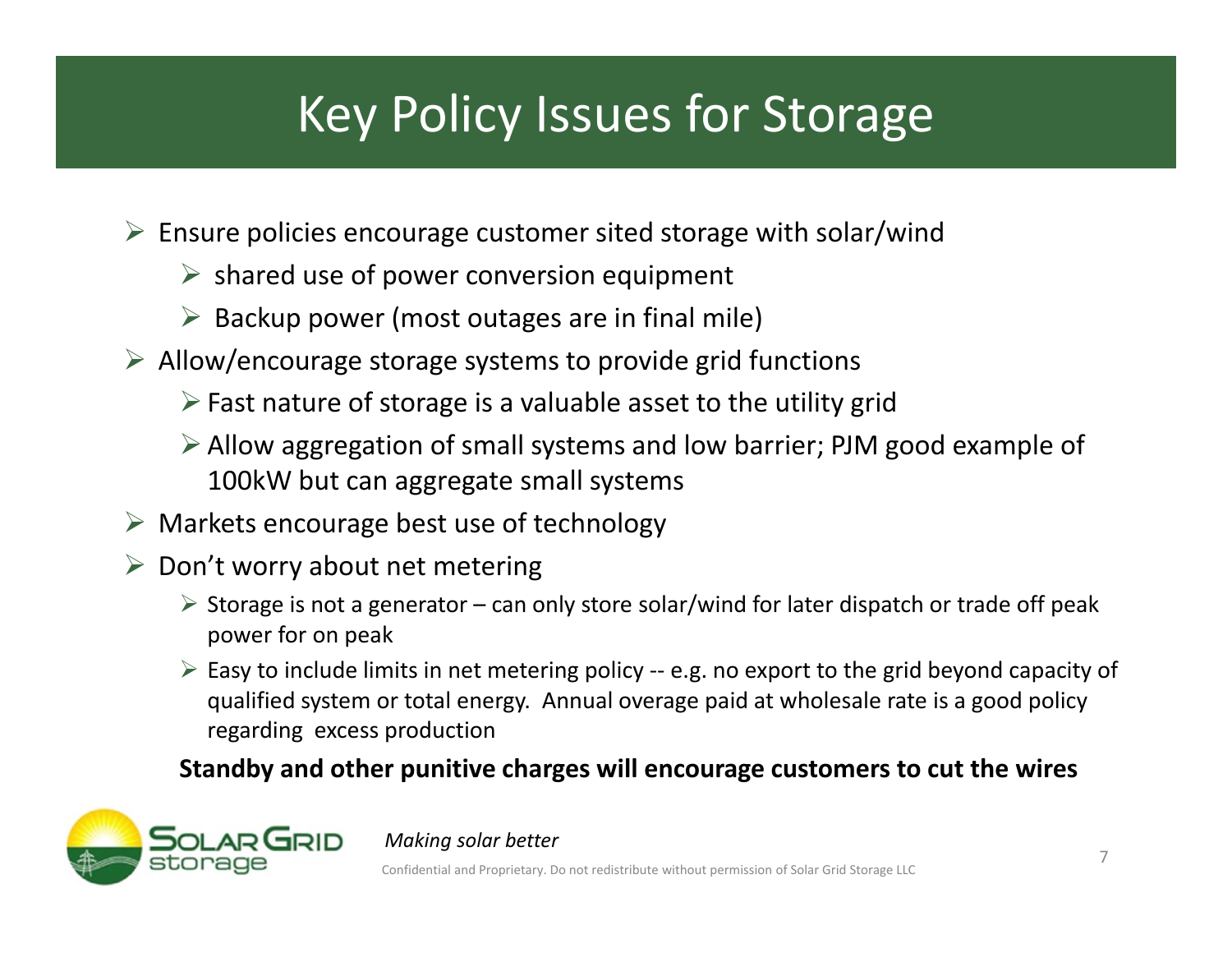### Sample Project ‐ MD Game Changer

**Solar Grid Storage business model is to work primarily with solar project developers and provide "inverter services" instead of <sup>a</sup> purchased inverter**

- $\triangleright$  State of MD MEA was looking for "game changing" technologies to help advance solar – State provided grant funds of \$250k
- $\triangleright$  MD is a leader in solar installations program designed like NJ SREC but a few years behind. 9<sup>th</sup> largest solar state with market growth of 227% between 2011 and 2012 *(IREC Trends Report 2013)*





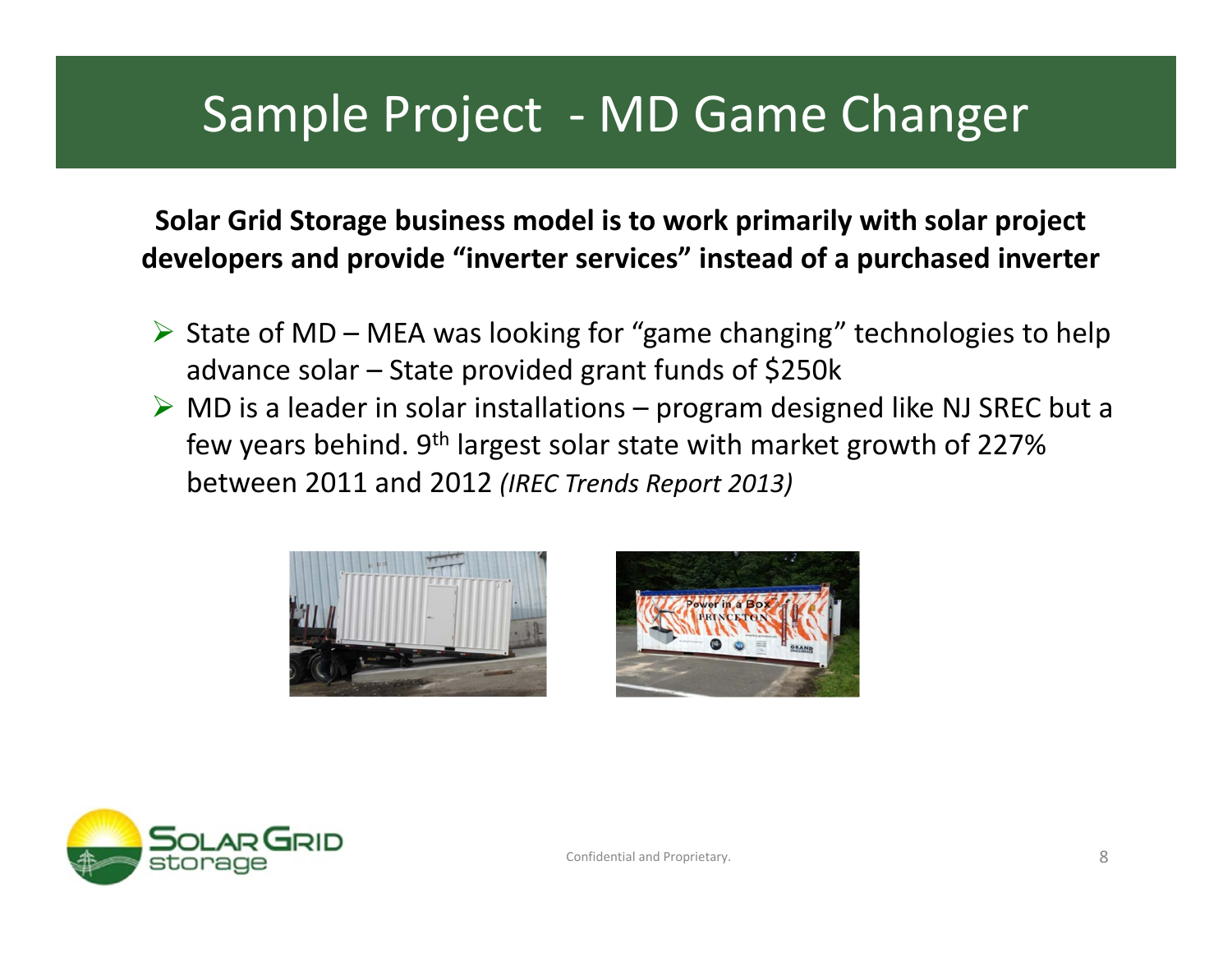### Konterra – Real Estate Developer HQ

#### **Local commercial/mixed use real estate developer in Laurel MD**

- $\triangleright$  Multi-story office building
- $\triangleright$  Cash deal for Standard Solar Entered into Inverter Services Agreement with Solar Grid Storage
- $\triangleright$  Carport canopy PV from SolAire 400kW
- Two PowerFactor 250's from Solar Grid Storage (500kW ac capacity)
- ▶ 300kWh battery from AllCell (L‐ion air cooled)





Confidential and Proprietary. 9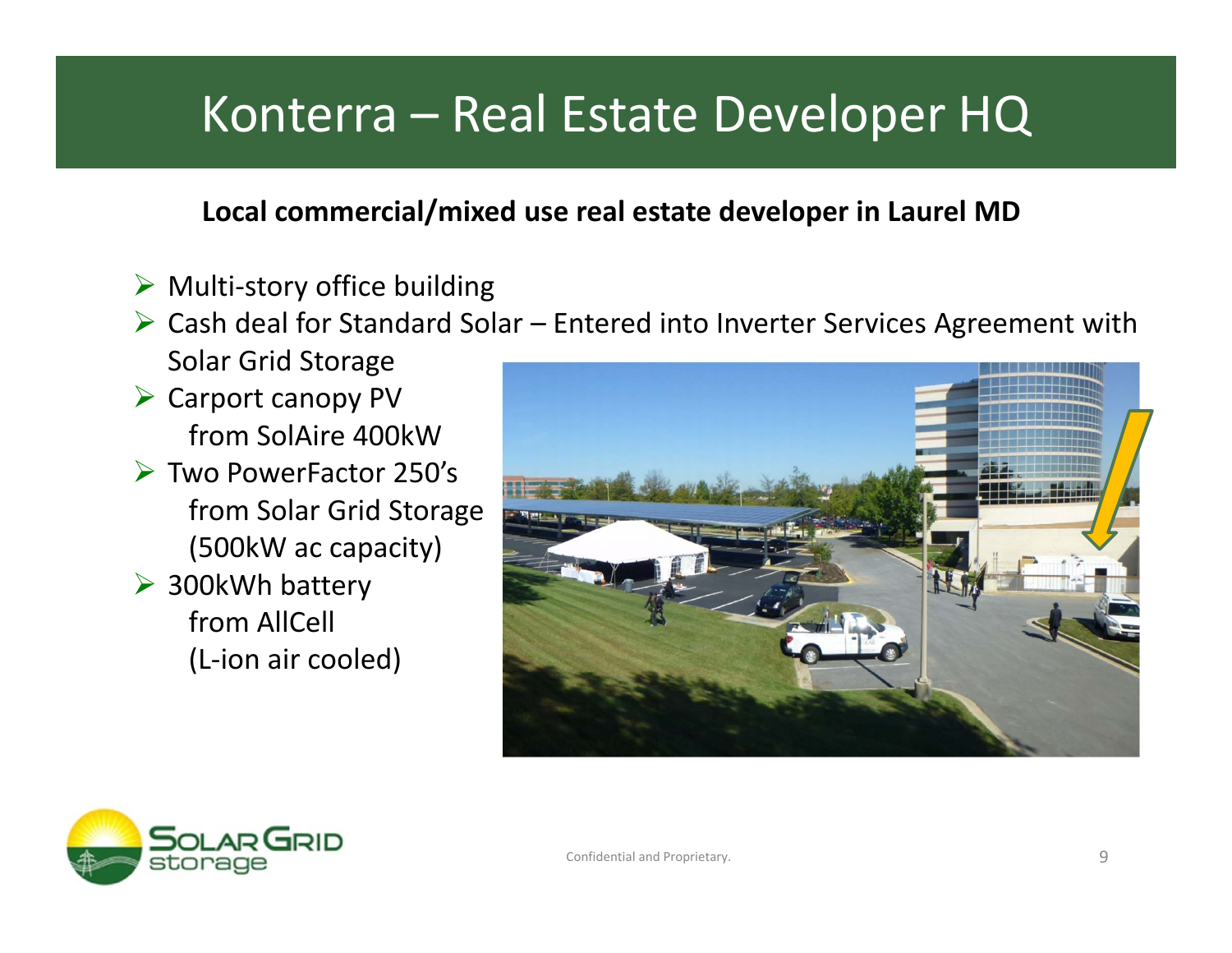# Project Install & Commissioning

- $\triangleright$  Interconnection completed May 2013 (no hiccups with utility BGE)
- ▶ PV Project construction started June 2013; PowerFactor Systems delivered to site August 2013 – ready for PV DC connections and AC connections to grid and critical loads circuits
- $\triangleright$  System started producing PV power in late Sept 2013
- $\triangleright$  PowerFactor system expected to be operating in PJM markets this month
- ▶ Ribbon cutting Oct. 2013 : Maryland Governor Martin O'Malley and FERC Chairman Jon Wellinghoff in attendance.

#### $\triangleright$  Press:

*"If you want to see the future of renewable energy in the U.S., you should check out the large container sitting next to <sup>a</sup> nondescript office building off the I‐95 corridor in Maryland."* www.businessinsider.com





Confidential and Proprietary.  $\dots$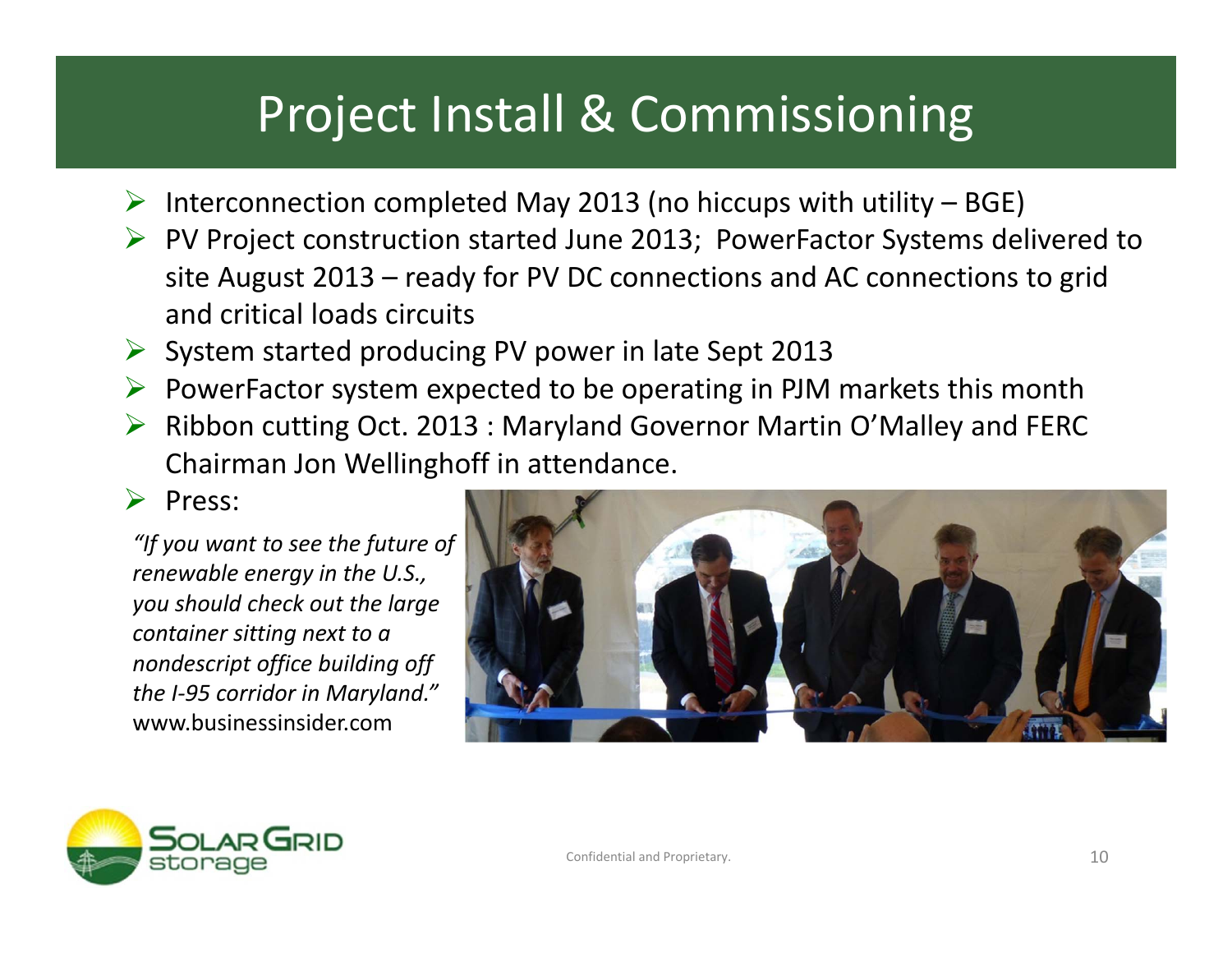## Ongoing Issues – customer sited storage

 $\triangleright$  Integration of on-site existing diesel genset with PV + Storage

- $\triangleright$  Genset must disconnect delayed startup not compatible with battery UPS
- $\triangleright$  Customer's generally not familiar with idea of UPS backup power some costs to move circuits
- $\triangleright$  Evaluating customer load profile for peak demand reduction potential
- $\triangleright$  Evaluating battery ops on PV production need to move to DC PV measurement for PPA and SRECs
	- $\triangleright$  Prevents gaming
	- $\triangleright$  Net metering not a concern
- $\triangleright$  Incentives to add storage to solar to provide backup capabilities during climate events – like solar cost of storage will come down with increased production.